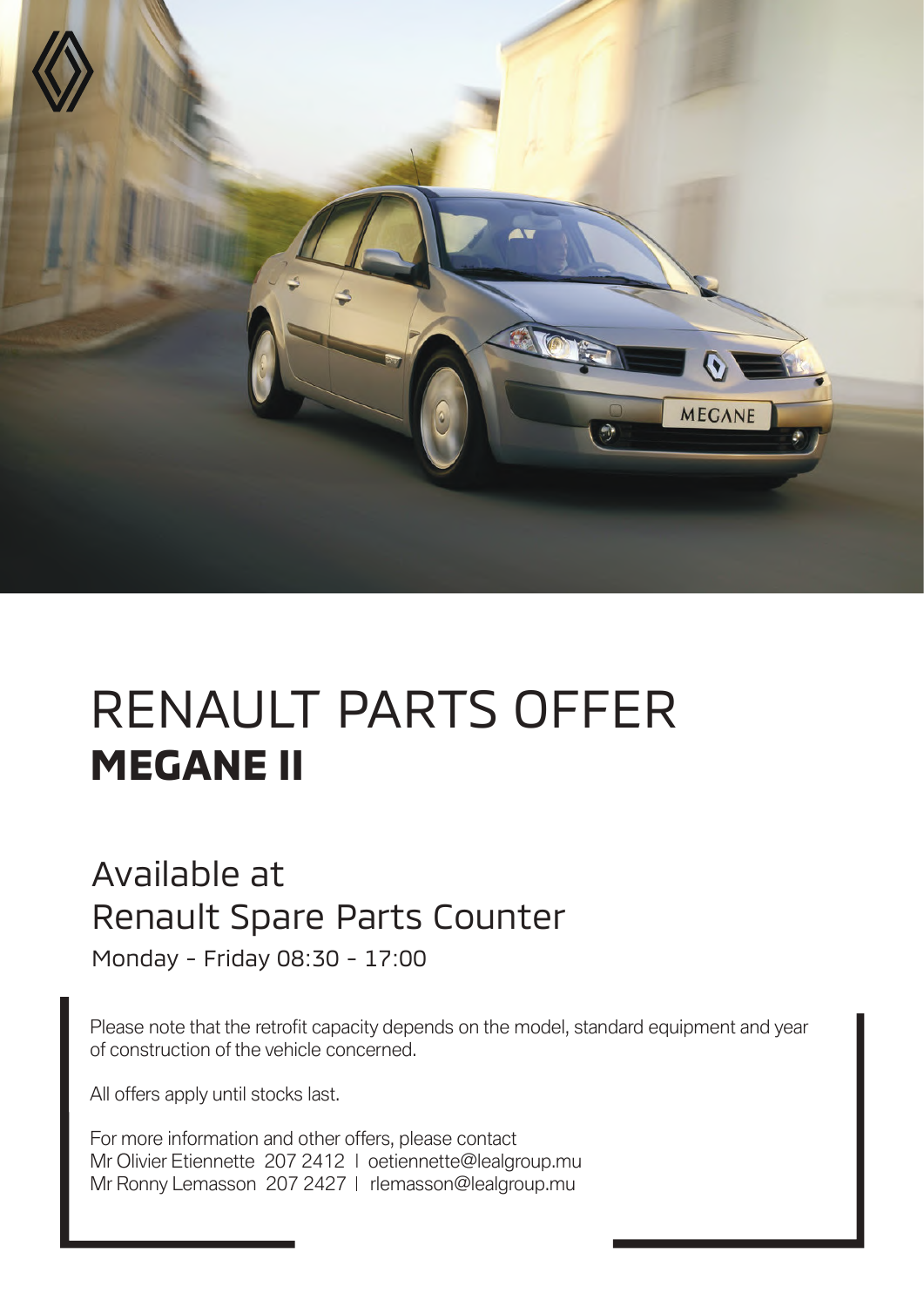

| Part No.   | <b>Part Description</b>       | Model                                                        | Qty                     | <b>Unit Normal</b><br>Price (Rs) | $\frac{0}{0}$ | <b>Unit Special</b><br>Price (Rs) |
|------------|-------------------------------|--------------------------------------------------------------|-------------------------|----------------------------------|---------------|-----------------------------------|
| 111459423R | SONDE NIVEAU HUILE            | <b>LM1A</b>                                                  | $\mathbf{1}$            | 4,698                            | 40%           | 2,819                             |
| 256105952R | <b>AVERTISSEUR SONORE</b>     | LM <sub>1</sub> B                                            | 1                       | 3,059                            | 40%           | 1,835                             |
| 545003037R | BRAS SUSPENSION INF AVD-M2,S2 | LM1B                                                         | 4                       | 7,627                            | 40%           | 4,576                             |
| 545017775R | BRAS SUSPENSION INF AV/G      | LM1B                                                         | 4                       | 7,170                            | 40%           | 4,302                             |
| 7700103687 | JOINT CARTER HUILE            | LMIB/<br><b>LAOW</b>                                         | 1                       | 2,574                            | 40%           | 1,544                             |
| 7701063737 | <b>BALAI PLAT G 450MM</b>     | LM1B                                                         | з                       | 1,353                            | 40%           | 812                               |
| 7701063739 | <b>BALAI PLAT-M2</b>          | LM1B                                                         | з                       | 1,353                            | 40%           | 812                               |
| 7701209242 | COLL.SOUFFLET-MEG2            | LM <sub>1</sub> A                                            | $\mathbf{1}$            | 2,508                            | 40%           | 1,505                             |
| 7701209255 | COLL.SOUFFLET-MEG2            | <b>LMIA</b>                                                  | з                       | 2,455                            | 40%           | 1,473                             |
| 7701475172 | <b>BOURRELET ARR-MEG2</b>     | LM1B                                                         | $\overline{\mathbf{c}}$ | 14,641                           | 40%           | 8,784                             |
| 7701476908 | COLL ENJOLIVEUR PROJ ADD-M2   | LM1B                                                         | 1                       | 1,836                            | 40%           | 1,102                             |
| 7701478093 | <b>ALTERNATEUR</b>            | LMIA/<br>LM <sub>1</sub> B/<br>JM1A/<br>BM1A/<br><b>BM1B</b> | $\mathbf{1}$            | 32,875                           | 40%           | 19,725                            |
| 8200124902 | <b>BAGUE PORTE DE COFFRE</b>  | <b>LM1A</b>                                                  | $\overline{2}$          | 494                              | 40%           | 297                               |
| 8200191584 | <b>CROCHET PARE-SOLE</b>      | LM <sub>1</sub> A                                            | 3                       | 697                              | 40%           | 418                               |
| 8200321031 | MECANISME FREIN MAIN-M2       | LM1B                                                         | 1                       | 21,766                           | 40%           | 13,060                            |
| 8200421321 | AMORTISSEUR AR-MEG2           | LMIA/<br>LM1B                                                | $\overline{2}$          | 5,899                            | 40%           | 3,539                             |
| 8200540735 | <b>MECANISME FREIN</b>        | LM <sub>1</sub> B                                            | 1                       | 22,757                           | 40%           | 13,654                            |
| 8200729298 | KIT CABLAGE COMMANDE CA       | <b>LMIA</b>                                                  | 1                       | 3,458                            | 40%           | 2,075                             |
| 8200014931 | <b>TAMPON HYDRO-ELAS</b>      | LMIA/<br>LM <sub>1</sub> B/<br>BMIA/<br><b>BM1B</b>          | 2                       | 4,358                            | 40%           | 2,615                             |
| 8200171134 | <b>BOITIER PAPILL-TT MD</b>   | LM1B                                                         | $\overline{2}$          | 20,095                           | 40%           | 12,057                            |
| 8200315036 | <b>INTERRUPTEUR DOUBLE</b>    | <b>BMIA</b>                                                  | 1                       | 2,343                            | 40%           | 1,406                             |
| 8200638054 | RENFORT BOITE A EAU           | <b>BMIA</b>                                                  | З                       | 588                              | 40%           | 353                               |
| 8200890248 | PLANCHER ARR PARTIE A         | <b>BM1B</b>                                                  | $\mathbf{1}$            | 21,404                           | 40%           | 12,842                            |
| 7700410574 | <b>FUSIBLE PLAT</b>           | LM1B                                                         | 9                       | 160                              | 40%           | 96                                |
| 8200346992 | CAPTEUR VITESS-M2,S2          | MEG-<br>ANE II                                               | 1                       | 5,053                            | 40%           | 3,032                             |
| 8200446282 | <b>CAPTEUR VITES ROU-M2</b>   | MEG-<br>ANE II                                               | $\overline{2}$          | 5,360                            | 40%           | 3,216                             |

Price is per unit and includes VAT.

**Renault Spare Parts Counter**  Monday - Friday 08:30 - 17:00 | **Tel: 207 2412 / 207 2427**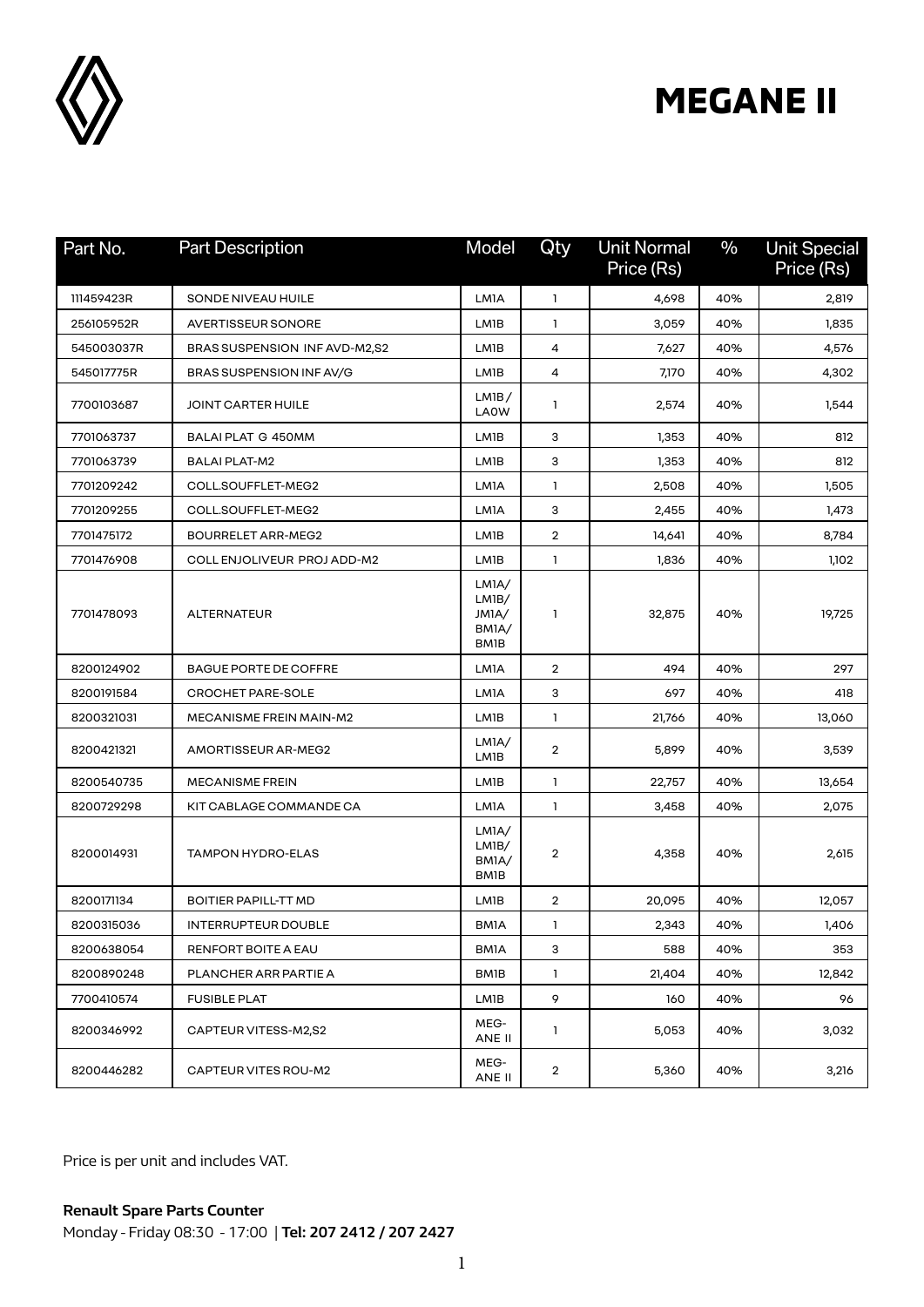

| Part No.   | <b>Part Description</b>         | Model                                                              | Qty                     | <b>Unit Normal</b><br>Price (Rs) | $\frac{0}{0}$ | <b>Unit Special</b><br>Price (Rs) |
|------------|---------------------------------|--------------------------------------------------------------------|-------------------------|----------------------------------|---------------|-----------------------------------|
| 8200518588 | PLOT FILTRE AIR                 | LM1B                                                               | $\mathbf{1}$            | 369                              | 50%           | 185                               |
| 7700428386 | POMPE LAVE-VITRE                | <b>BMIA</b>                                                        | 1                       | 4,829                            | 50%           | 2,414                             |
| 8200964237 | <b>ECROU FUSEE</b>              | LM1B                                                               | 3                       | 786                              | 50%           | 393                               |
| 7703602177 | VIS H EMBASE RDL                | LMIA/<br>LMIB/<br>BM <sub>1</sub> B/<br>CM11/<br>EM1B              | 4                       | 384                              | 50%           | 192                               |
| 287909013R | <b>BALAIS 240MM</b>             | CM11/<br><b>BMIA</b>                                               | 7                       | 714                              | 50%           | 357                               |
| 7701471378 | SOUPAPES ADM X4                 | LMIA/<br>LM <sub>1</sub> B/<br>BMIA/<br><b>BM1B</b>                | $\overline{2}$          | 7,279                            | 50%           | 3,639                             |
| 407005578R | VALVE ROUE SSPP                 | LM1B                                                               | 1                       | 3,513                            | 50%           | 1,756                             |
| 7701054828 | <b>MOTEUR ESSUIE VITRE</b>      | LM1A                                                               | 1                       | 14,085                           | 50%           | 7,042                             |
| 7701062615 | <b>EMBASE COLLANTE</b>          | LM1B                                                               | 1                       | 2,633                            | 50%           | 1,316                             |
| 7701207717 | <b>RESISTANCE-MEGANE II</b>     | LM1A                                                               | 1                       | 5,734                            | 50%           | 2,867                             |
| 7701479190 | <b>ARTICULATION ARRIERE</b>     | LM1B                                                               | $\mathbf{1}$            | 4,091                            | 50%           | 2,045                             |
| 8200146040 | EQUERRE SUPPORT CENTRAL-MEG2    | LMIA/<br>LM1B                                                      | 3                       | 1,725                            | 50%           | 863                               |
| 8200179691 | <b>EMBLEME AV</b>               | LM1A                                                               | $\mathbf{1}$            | 4,412                            | 50%           | 2,206                             |
| 8200216465 | <b>CDE SOUS VOLANT-M2</b>       | LM1B                                                               | 1                       | 14,579                           | 50%           | 7,289                             |
| 8200521448 | GOULOTTE LAVE-VIT-M2            | LM1B                                                               | $\overline{\mathbf{c}}$ | 1,484                            | 50%           | 742                               |
| 8200699517 | POULIE MOTEUR/FILTRANTE         | LM1B                                                               | $\overline{2}$          | 14,677                           | 50%           | 7,339                             |
| 8200757700 | FEU COMBINE ARG                 | LM1A                                                               | 1                       | 4,140                            | 50%           | 2,070                             |
| 7703077458 | <b>AGRAFE MAINTIEN</b>          | <b>BMIA</b>                                                        | 10                      | 176                              | 50%           | 88                                |
| 8200287404 | AMORTISSEUR AR-MEG2             | <b>BM1B</b>                                                        | 4                       | 4,148                            | 50%           | 2,074                             |
| 7701474633 | <b>COLLECTION TRAPPE - MEG2</b> | LMIA/<br>LM <sub>1</sub> B/<br>BMIA/<br>EM <sub>1</sub> B/<br>CM11 | 1                       | 2,067                            | 50%           | 1,034                             |
| 8200418356 | <b>ECLAIREUR COFFRE</b>         | LM1B                                                               | $\mathbf{1}$            | 902                              | 50%           | 451                               |
| 8200505191 | <b>INJECTEUR ESSENCE</b>        | <b>EM1B</b>                                                        | 4                       | 4,086                            | 50%           | 2,043                             |
| 7701473354 | SOUPAPE.ECHAP.X4                | TМ                                                                 | 4                       | 7,279                            | 50%           | 3,639                             |
| 8200686474 | VIS CBLX M12X175                | ТM                                                                 | 3                       | 424                              | 50%           | 212                               |
| 7701474455 | COQUILLE RTRV-M2,S2             | <b>LMIA</b>                                                        | $\mathbf{1}$            | 2,671                            | 50%           | 1,336                             |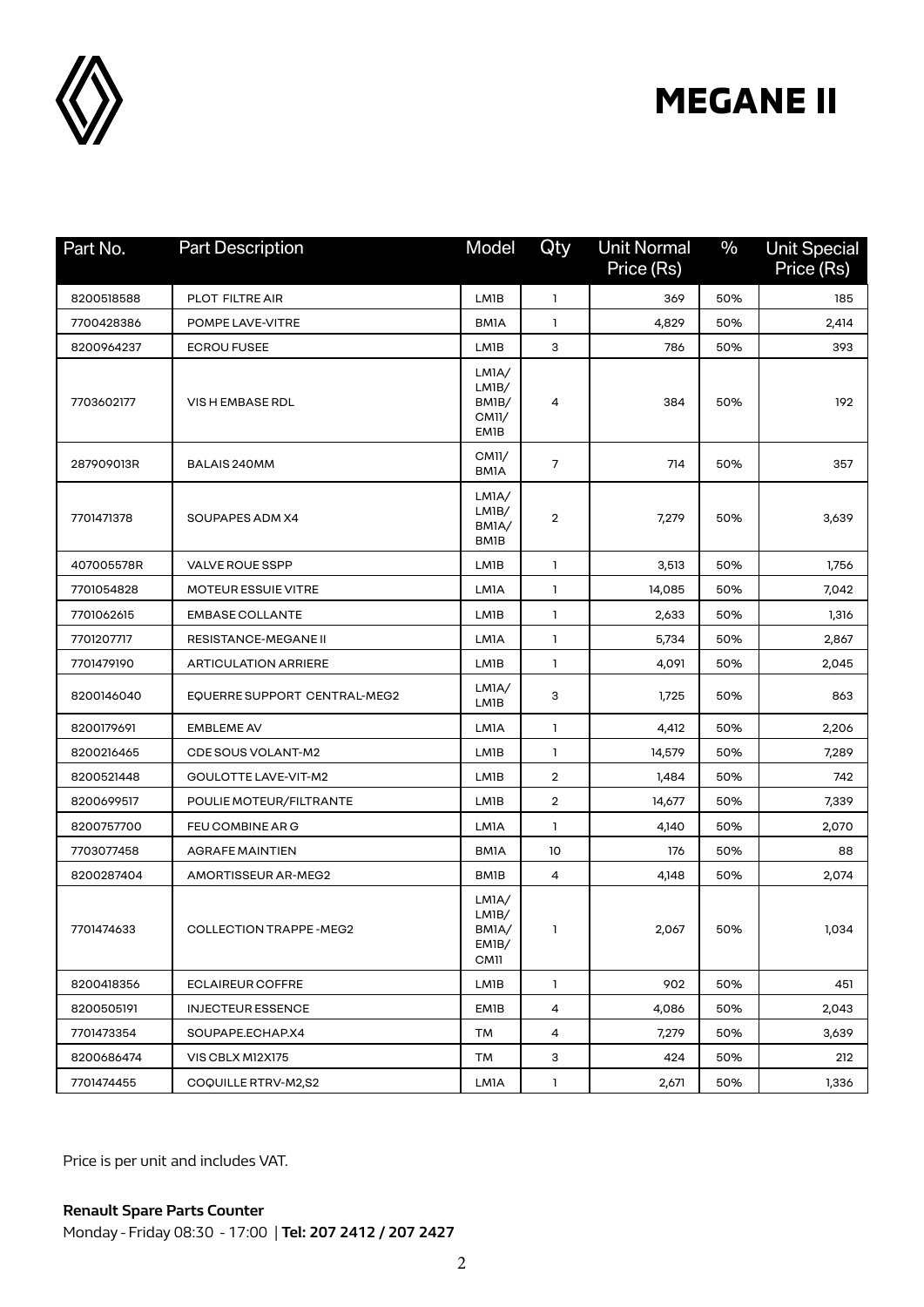

| Part No.   | <b>Part Description</b>     | Model             | Qty            | <b>Unit Normal</b><br>Price (Rs) | $\frac{0}{0}$ | <b>Unit Special</b><br>Price (Rs) |
|------------|-----------------------------|-------------------|----------------|----------------------------------|---------------|-----------------------------------|
| 7703081054 | <b>CLIP MAINTIEN</b>        | LM1B              | 30             | 102                              | 50%           | 51                                |
| 8200073429 | ECRAN PASSAGE ROU-M2        | MEG II            | $\mathbf{1}$   | 3,024                            | 50%           | 1,512                             |
| 8200002442 | <b>COMMANDE RETROVISEUR</b> | <b>LM1A</b>       | $\mathbf{1}$   | 3,135                            | 80%           | 627                               |
| 8200073436 | <b>ENJOLIVEUR PIED MIL</b>  | MEG II            | 1              | 2,963                            | 80%           | 593                               |
| 8200209128 | MONOGRAMME LAT AV-M2        | MEG <sub>II</sub> | $\mathbf{1}$   | 3,335                            | 80%           | 667                               |
| 8200314591 | CONVERGENT D-MEG2           | MEG <sub>II</sub> | $\mathbf{1}$   | 2,926                            | 80%           | 585                               |
| 8200358149 | AMORTISSEUR AV-MEG2 *DS20*  | MEG <sub>II</sub> | 1              | 5,058                            | 80%           | 1,012                             |
| 8200368372 | CARENAGE SOUS MOT-M2        | MEG II            | $\mathbf{1}$   | 14,088                           | 80%           | 2,818                             |
| 8200168239 | CONTACT SECURI-M2,S2        | <b>MEG II</b>     | $\overline{2}$ | 1,399                            | 80%           | 280                               |
| 8200246786 | COQUILLE RTV D-M2,S2        | MEG-<br>ANE II    | 1              | 1,840                            | 80%           | 368                               |
| 284421300R | <b>CAPTEUR AIDE PARK</b>    | LM1B              | $\mathbf{1}$   | 8,904                            | 80%           | 1,781                             |
| 284421815R | <b>CAPTEUR AIDE PARK</b>    | LM <sub>1</sub> B | 1              | 14,597                           | 80%           | 2,919                             |
| 383428H501 | JOINT SORTIE TRANSMISSION   | LM1A              | $\overline{2}$ | 1,108                            | 80%           | 222                               |
| 410601241R | PLAQUETTE FREIN AVANT       | LM <sub>1</sub> B | 10             | 3,175                            | 80%           | 635                               |
| 7700100008 | CAPTEUR VITESSE BVA *DS21*  | LM1B              | 1              | 3,775                            | 80%           | 755                               |
| 7700796163 | ECLAIREUR PLAQ-C3,M2        | LMIA/<br>LM1B     | 3              | 931                              | 80%           | 186                               |
| 7701054686 | RETROVISEUR EXT D           | LM1B              | 1              | 4,704                            | 80%           | 941                               |
| 7701057367 | <b>ESSUIE GLACE GAUCHE</b>  | LMIA/<br>LM1B     | 11             | 760                              | 80%           | 152                               |
| 7701071862 | <b>MOTEUR VENTILATEUR</b>   | LM1B              | $\mathbf{1}$   | 19,300                           | 80%           | 3,860                             |
| 7701207665 | RESERVOIR LAVE VITRE        | LM1B              | $\overline{2}$ | 3,748                            | 80%           | 750                               |
| 7701208058 | ROULEMENT ROUE ARR          | LM <sub>1</sub> B | $\overline{2}$ | 4,078                            | 80%           | 816                               |
| 7701208377 | <b>CABLAGE AIRCON AUTO</b>  | LM1B              | $\mathbf{1}$   | 10,011                           | 80%           | 2,002                             |
| 7701209525 | <b>AEROTHERME ASS</b>       | LM1B              | $\overline{2}$ | 8,373                            | 80%           | 1,675                             |
| 7701474437 | POIGNEE PORTE EXT           | LM1A              | 1              | 4,885                            | 80%           | 977                               |
| 7701474538 | COULISSE VITRE-MEG2         | LM1B              | 1              | 10,962                           | 80%           | 2,192                             |
| 7701475182 | <b>COULISSE VITRE-MEG2</b>  | LM1B              | $\mathbf{1}$   | 9,229                            | 80%           | 1,846                             |
| 7701477186 | AILE AVANT GAUCHE           | LMIA              | $\mathbf{1}$   | 9,890                            | 80%           | 1,978                             |
| 7703072408 | RIVET                       | LM1A              | $\overline{2}$ | 109                              | 80%           | 22                                |
| 7751475036 | PORTE ARD-MEG2              | LM1B              | $\mathbf{1}$   | 24,235                           | 80%           | 4,847                             |
| 7751475124 | JUPE AR L84-MEG 2           | LM1B              | $\overline{2}$ | 11,108                           | 80%           | 2,222                             |
| 7751476151 | CAPOT AV-MEG2               | LM1B              | $\mathbf{1}$   | 15,180                           | 80%           | 3,036                             |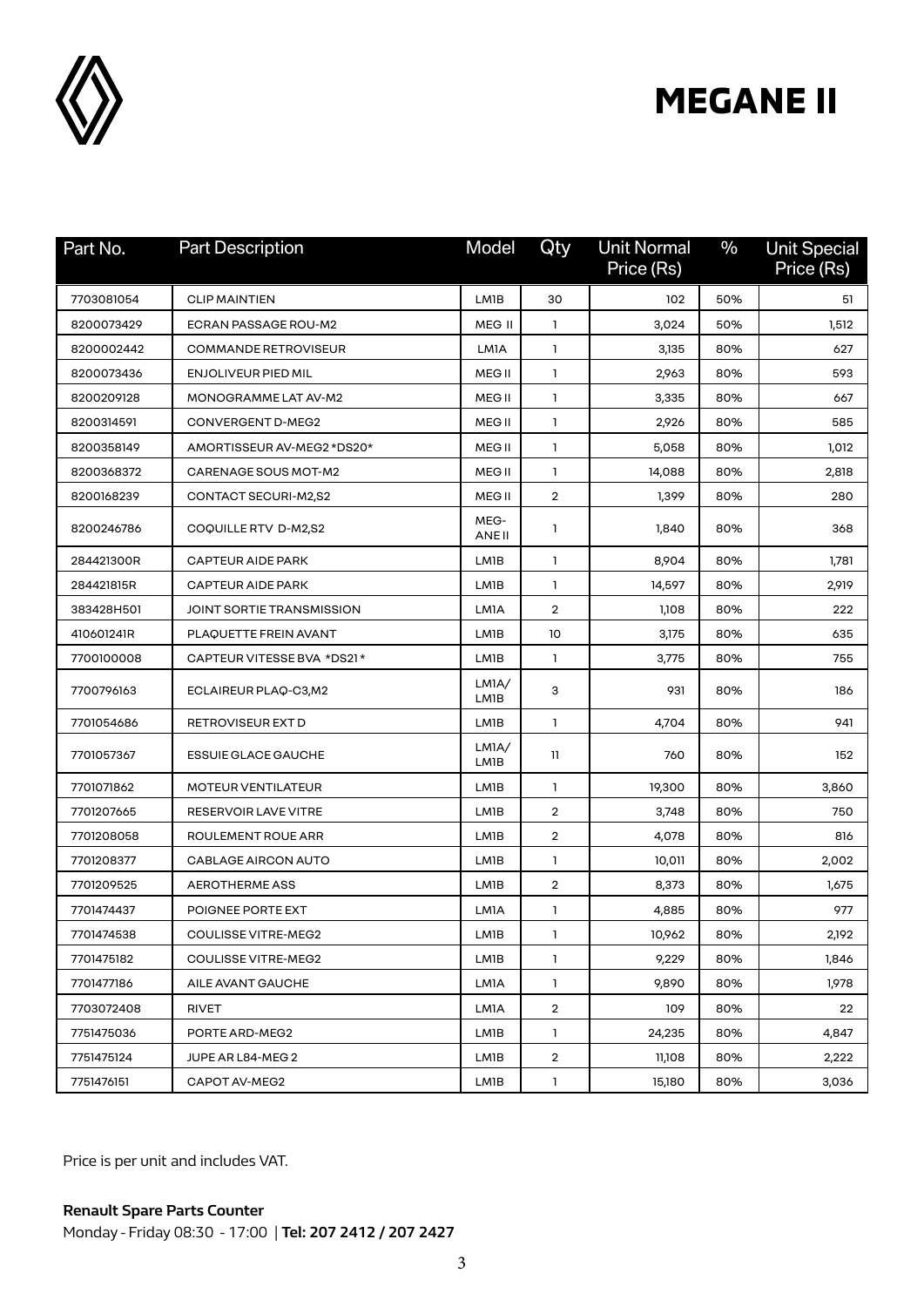

| Part No.   | <b>Part Description</b>         | Model                      | Qty            | <b>Unit Normal</b><br>Price (Rs) | $\frac{0}{0}$ | <b>Unit Special</b><br>Price (Rs) |
|------------|---------------------------------|----------------------------|----------------|----------------------------------|---------------|-----------------------------------|
| 7782160763 | SUPPORT FIXATION AILE AVG       | LM1B                       | 2              | 1,766                            | 80%           | 353                               |
| 804203220R | ARTICULATION INF PORTE          | LM1B                       | $\overline{2}$ | 7,451                            | 80%           | 1,490                             |
| 8200027781 | SERRURE PORTE AV/D-M2           | LM1B                       | $\overline{2}$ | 6,746                            | 80%           | 1,349                             |
| 8200028782 | <b>CACHE VERROU-A PEIND</b>     | LM1A                       | 1              | 978                              | 80%           | 196                               |
| 8200040073 | <b>BUTEE CHOC AV</b>            | LM1A                       | $\overline{2}$ | 1,182                            | 80%           | 236                               |
| 8200050412 | PLOT SUSPENSION                 | LM1B                       | 1              | 334                              | 80%           | 67                                |
| 8200074531 | <b>CACHE FIXATION</b>           | LM1B                       | 1              | 317                              | 80%           | 63                                |
| 8200075940 | LEVE VITRE AVG-MEG2             | LM1A                       | $\mathbf{1}$   | 15,214                           | 80%           | 3,043                             |
| 8200079296 | <b>CROCHET ARRIERE</b>          | LM1B                       | 1              | 311                              | 80%           | 62                                |
| 8200119497 | <b>EQUILIBREUR PORTE</b>        | LM1B                       | $\mathbf{1}$   | 3,012                            | 80%           | 602                               |
| 8200142096 | <b>BOITIER TRAPPE CARBURANT</b> | LM1B                       | $\mathbf{1}$   | 5,016                            | 80%           | 1,003                             |
| 8200152525 | OBTURATEUR RETROVISEUR          | LM1B                       | $\mathbf{1}$   | 1,430                            | 80%           | 286                               |
| 8200158150 | CONVERGENT GAUCHE-M2            | LM1B                       | $\mathbf{1}$   | 1,967                            | 80%           | 393                               |
| 8200191442 | PLOT ANTIBRUIT                  | LM1B                       | $\mathbf{1}$   | 220                              | 80%           | 44                                |
| 8200207714 | TRAVERSE EXTREME ARR-M2         | LM1B                       | 2              | 12,366                           | 80%           | 2,473                             |
| 8200211198 | VITRE MOBILE AV/D -MEG2         | LM1B                       | 1              | 6,108                            | 80%           | 1,222                             |
| 8200217947 | COQUIILLE RTRV EXT G            | LM1B                       | $\mathbf{1}$   | 1,840                            | 80%           | 368                               |
| 8200233971 | <b>TUYAU INTERMEDIAI</b>        | LM1B                       | 1              | 1,797                            | 80%           | 359                               |
| 8200246437 | FILM ADHESIF G-MEG2             | LM <sub>1</sub> B/<br>LM1A | 5              | 1,657                            | 80%           | 331                               |
| 8200247360 | ACCUMULATEUR CA                 | LM1B                       | $\mathbf{1}$   | 5,879                            | 80%           | 1,176                             |
| 8200247436 | TUYAU H/P ACCUMUL               | LM1A                       | $\mathbf{1}$   | 5,566                            | 80%           | 1,113                             |
| 8200247440 | TUYAU H/P EVAPORATEU            | LM1A                       | $\mathbf{1}$   | 5,442                            | 80%           | 1,088                             |
| 8200293482 | <b>ECRAN THERMIQUE-M2</b>       | LM1B                       | $\mathbf{1}$   | 4,837                            | 80%           | 967                               |
| 8200365915 | <b>JOINT COLLECTEUR</b>         | LM1B                       | $\mathbf{1}$   | 1,453                            | 80%           | 291                               |
| 8200385296 | TUYAU CONDENSEUR-M2             | LM1B                       | $\mathbf{1}$   | 10,404                           | 80%           | 2,081                             |
| 8200422602 | <b>ENJO ROUE TOLE</b>           | LM1B                       | $\mathbf{1}$   | 1,407                            | 80%           | 281                               |
| 8200454975 | SOUFFLET LEVIER VITESSE         | LM1B                       | 1              | 4,226                            | 80%           | 845                               |
| 8200489964 | JANTE ALU 16"-MEG2              | LM1B                       | $\mathbf{1}$   | 11,574                           | 80%           | 2,315                             |
| 8200557644 | <b>VIS FIXATION POULIE</b>      | <b>TM---</b><br>>MEG11     | 4              | 934                              | 80%           | 187                               |
| 8200698562 | FREIN FLEXIBLE AV               | LM1B                       | 1              | 1,915                            | 80%           | 383                               |
| 8200742904 | BERCEAU MOTEUR AVANT            | LM1A                       | $\mathbf{1}$   | 23,221                           | 80%           | 4,644                             |
| 8200761565 | ABSORBEUR CHOC AV               | LMIA                       | $\mathbf{1}$   | 12,628                           | 80%           | 2,526                             |

Price is per unit and includes VAT.

Monday - Friday 08:30 - 17:00 | **Tel: 207 2412 / 207 2427**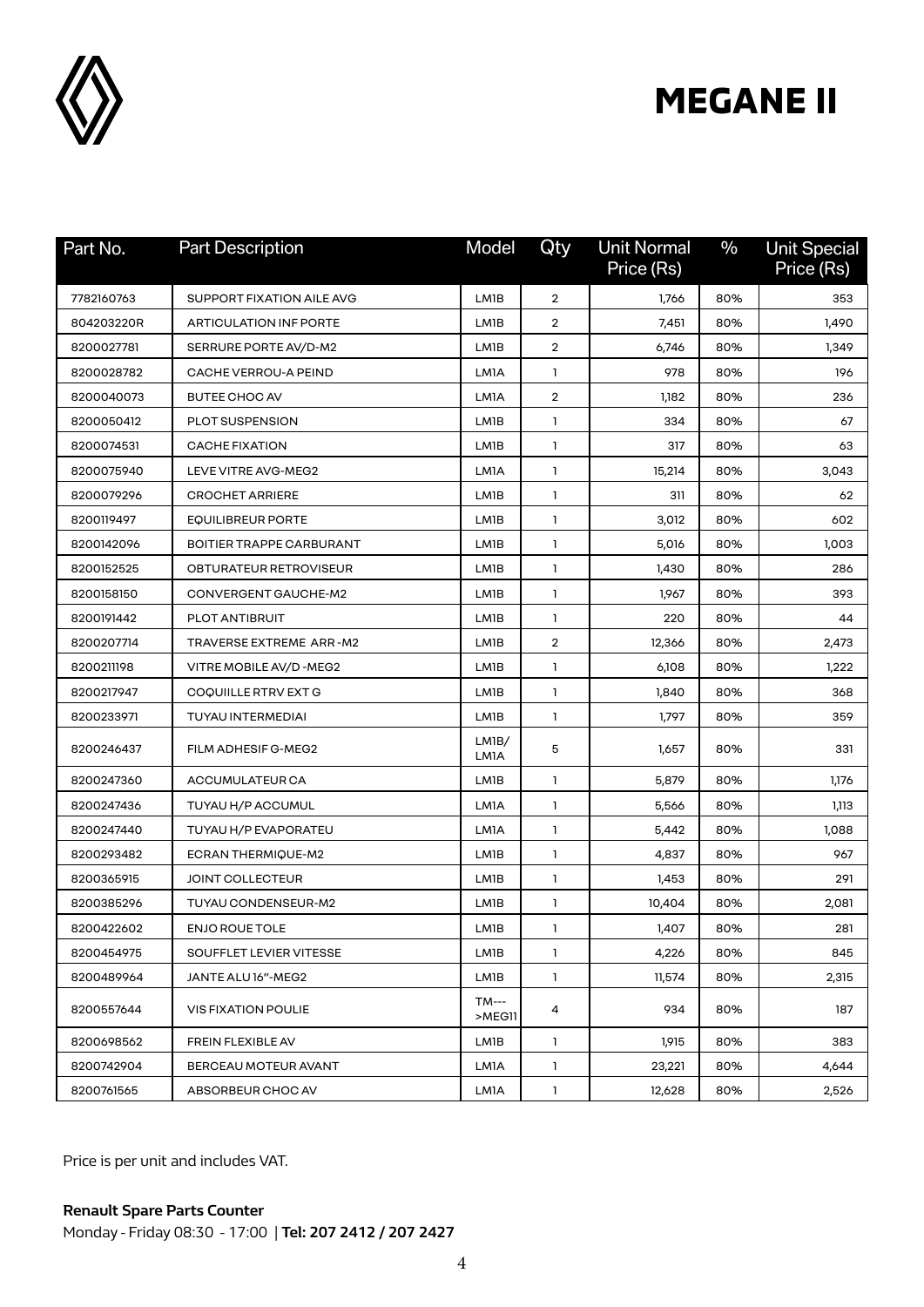

| Part No.   | <b>Part Description</b>       | <b>Model</b>                                          | Qty            | <b>Unit Normal</b><br>Price (Rs) | $\frac{0}{0}$ | <b>Unit Special</b><br>Price (Rs) |
|------------|-------------------------------|-------------------------------------------------------|----------------|----------------------------------|---------------|-----------------------------------|
| 8201010926 | LEVE VITRE AVANT GAUCHE       | LM1B                                                  | 2              | 15,659                           | 80%           | 3,132                             |
| 7711170183 | <b>ESSUIE GLACE D</b>         | LM1A                                                  | 5              | 835                              | 80%           | 167                               |
| 8200473353 | VIS DE ROUE                   | LM1A                                                  | $\mathbf{1}$   | 416                              | 80%           | 83                                |
| 7701038296 | <b>ESSUIE GLACE</b>           | BMIA/<br><b>BM1B</b>                                  | 10             | 595                              | 80%           | 119                               |
| 7701054967 | SUPPORT GMV-M2,S2             | LMIA/<br>LMIB/<br>BMIA/<br>BM <sub>1</sub> B/<br>CM11 | 2              | 6,135                            | 80%           | 1,227                             |
| 7701476947 | <b>BOURRELET AR-M2</b>        | <b>BM1B</b>                                           | 1              | 8,646                            | 80%           | 1,729                             |
| 8200028786 | <b>CACHE VERROU NOIR</b>      | <b>BMIA</b>                                           | 2              | 130                              | 80%           | 26                                |
| 8200073120 | ROULEMENT ROULEAU             | <b>BMIA</b>                                           | $\overline{2}$ | 1,584                            | 80%           | 317                               |
| 8200073239 | FEU STOP S.ELE-M2,S2          |                                                       | 1              | 3,122                            | 80%           | 624                               |
| 8200151772 | <b>CONDUITE HYD EMBRAYAGE</b> | <b>BM1B</b>                                           | $\mathbf{1}$   | 2,388                            | 80%           | 478                               |
| 8200413216 | FEU COMBINE ARD-M2            | <b>BMIA</b>                                           | $\mathbf{1}$   | 4,583                            | 80%           | 917                               |
| 8200115543 | CONDENSEUR-M2,S2              | LMIA/<br>LMIB/<br>BMIA/<br>EM <sub>1</sub> B/<br>CM11 | 1              | 27,175                           | 80%           | 5,435                             |
| 8200200821 | RESONATEUR-MEG2,SCE2          | LMIA/<br><b>BMIA</b>                                  | 1              | 3,129                            | 80%           | 626                               |
| 8200575641 | <b>BIELLETTE INFERIEURE</b>   | LM1B                                                  | $\overline{2}$ | 3,527                            | 80%           | 705                               |
| 7701208558 | NECESSAIRE TIGE GUIDAGE       | LM1A<br>*DS18*                                        | 2              | 4,443                            | 80%           | 889                               |
| 7701475145 | POIGNEE CHROM-M2,S2           | LM1A                                                  | 1              | 4,612                            | 80%           | 922                               |
| 7703008162 | <b>VIS</b>                    | LM1B                                                  | 27             | 80                               | 80%           | 16                                |
| 7751474292 | PORTE COFFRE-MEGANE2          | LM1A                                                  | $\mathbf{1}$   | 21,735                           | 80%           | 4,347                             |
| 7782160764 | SUPPORT FIXATION-M2           | LMIA                                                  | 1              | 1,771                            | 80%           | 354                               |
| 8200114673 | EQUERRE MAINTIEN-M2           | <b>LM1A</b>                                           | $\mathbf{1}$   | 2,070                            | 80%           | 414                               |
| 8200146042 | EQUERRE D-MEG2                | LMIA                                                  | $\overline{2}$ | 1,840                            | 80%           | 368                               |
| 8200241882 | POIGNEE REGLAGE-MEG2          | LM1A                                                  | $\mathbf{1}$   | 768                              | 80%           | 154                               |
| 8200415287 | ECRAN PASSAGE ROUE-M2         | LM1A                                                  | $\mathbf{1}$   | 3,795                            | 80%           | 759                               |
| 8200552980 | FLEXIBLE FREIN AV             | <b>BM1B</b>                                           | $\mathbf{1}$   | 2,786                            | 80%           | 557                               |
| 8201010924 | LEVE VITRE ARG-MEG2           | LMIB                                                  | $\mathbf{1}$   | 15,609                           | 80%           | 3,122                             |
| 7701207969 | KIT ANTI-BRUIT-MEG2           | MEG II                                                | $\overline{2}$ | 4,592                            | 80%           | 918                               |

Price is per unit and includes VAT.

**Renault Spare Parts Counter**  Monday - Friday 08:30 - 17:00 | **Tel: 207 2412 / 207 2427**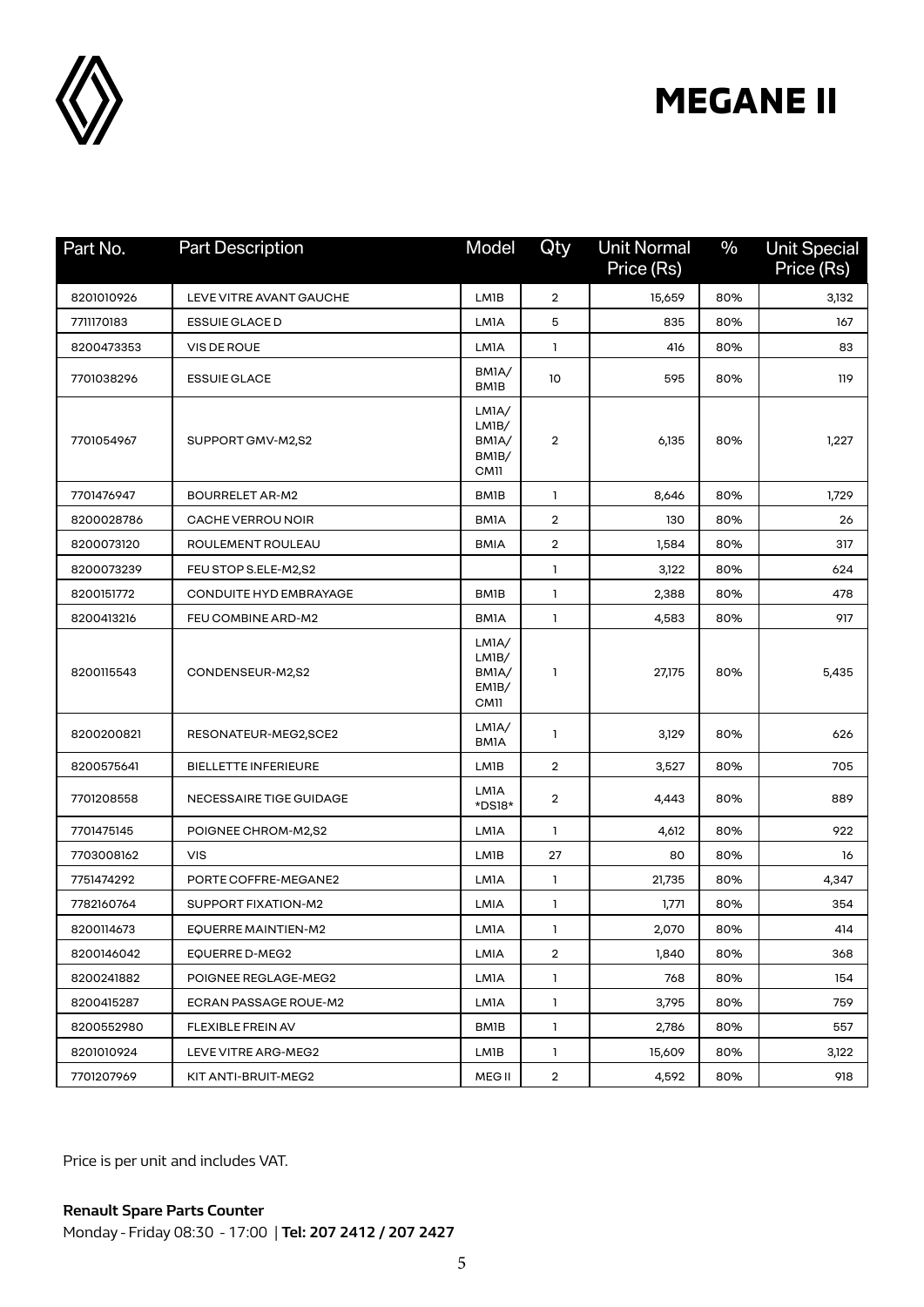

| Part No.   | <b>Part Description</b>        | Model                                          | Qty            | <b>Unit Normal</b><br>Price (Rs) | $\frac{0}{0}$ | <b>Unit Special</b><br>Price (Rs) |
|------------|--------------------------------|------------------------------------------------|----------------|----------------------------------|---------------|-----------------------------------|
| 8200074438 | SUPPORT LAT G-MEG 2            | MEG II                                         | $\overline{2}$ | 3,073                            | 80%           | 615                               |
| 8200245679 | <b>BUTEE CHOC</b>              | MEG <sub>II</sub>                              | $\overline{2}$ | 1,300                            | 80%           | 260                               |
| 8200283342 | <b>COMMANDE SOUS VOL</b>       | MEG <sub>II</sub>                              | $\mathbf{1}$   | 15,032                           | 80%           | 3,006                             |
| 8200818530 | <b>CABLAGE AR</b>              | MEG <sub>II</sub>                              | $\mathbf{1}$   | 20,423                           | 80%           | 4,085                             |
| 8200051471 | PLOT SUSPENS-M2,S2             | MEG II                                         | $\overline{2}$ | 355                              | 80%           | 71                                |
| 253317768R | ALLUME CIGARE-M2               | LM1B                                           | $\mathbf{1}$   | 7,068                            | 80%           | 1,414                             |
| 285353471R | CAPTEUR PLUIE LUM              | LM1B                                           | 1              | 14,211                           | 80%           | 2,842                             |
| 7700410543 | <b>FUSIBLE MAXI FUSE 70A</b>   | LM1B                                           | 4              | 422                              | 80%           | 84                                |
| 7701054733 | <b>CARTER FACE AV</b>          | LM1A                                           | $\mathbf{1}$   | 17,782                           | 80%           | 3,556                             |
| 7701066454 | JOINT FILTRE POMPE             | LM <sub>1</sub> B                              | $\overline{2}$ | 157                              | 80%           | 31                                |
| 7701068373 | <b>RETROVISEUR EXT G-M2</b>    | LM1B                                           | $\mathbf{1}$   | 8,970                            | 80%           | 1,794                             |
| 7701209020 | <b>COLL POIGNEE SIEG-M2</b>    | LM <sub>1</sub> B                              | 1              | 3,612                            | 80%           | 722                               |
| 7701479048 | OIGNEE EXT CHROME AV/G         | LM1A                                           | $\mathbf{1}$   | 8,761                            | 80%           | 1,752                             |
| 7703015209 | VIS A SERTIR M6X10             | LM1B                                           | $\mathbf{1}$   | 360                              | 80%           | 72                                |
| 7703065287 | JOINT TORIQUE                  | LM1B                                           | $\mathbf{1}$   | 200                              | 80%           | 40                                |
| 7782101276 | EQUERRE AV SUP AS              | LM1A                                           | $\mathbf{1}$   | 1,913                            | 80%           | 383                               |
| 8200073445 | DEFLECTEUR CENTRA-M2           | LM1B                                           | $\mathbf{1}$   | 5,502                            | 80%           | 1,100                             |
| 8200100591 | ELEMENT D GRILLE-M2            | LM1B                                           | $\overline{2}$ | 1,468                            | 80%           | 294                               |
| 8200108290 | <b>HAUT PARLEUR - MEG2</b>     | LM <sub>1</sub> B                              | 1              | 7,223                            | 80%           | 1,445                             |
| 8200110847 | <b>JOINT DIFFERENTI-M2</b>     | LM1A                                           | 3              | 1,456                            | 80%           | 291                               |
| 8200114155 | <b>GRILLE ENTREE AIR</b>       | LM <sub>1</sub> B                              | $\overline{2}$ | 3,061                            | 80%           | 612                               |
| 8200151468 | ENJOLI INTERRUPTEUR LEVE VITRE | LM1B                                           | $\mathbf{1}$   | 3,218                            | 80%           | 644                               |
| 8200175536 | <b>FEU STOP SURELEVE</b>       | LM <sub>1</sub> B,L-<br>MIA,<br>MEG-<br>ANE II | $\mathbf{1}$   | 3,880                            | 80%           | 776                               |
| 8200177915 | <b>BORNE BATTERIE POSITIVE</b> | LM1B                                           | 1              | 3,212                            | 80%           | 642                               |
| 8200182999 | TRAPPE ACCES PRIS-M2           | LM1A                                           | 1              | 513                              | 80%           | 103                               |
| 8200183250 | TRAPPE ACCES PRIS-M2           | LMIA                                           | 1              | 854                              | 80%           | 171                               |
| 8200209148 | MONOGRAMME LAT AV              | LM1B                                           | $\mathbf{1}$   | 3,569                            | 80%           | 714                               |
| 8200212466 | SERRURE PORTE ARR G            | LMIA                                           | $\mathbf{1}$   | 9,643                            | 80%           | 1,929                             |
| 8200212467 | <b>SERRURE PORTE ARR</b>       | LM1B                                           | $\mathbf{1}$   | 14,374                           | 80%           | 2,875                             |
| 8200217371 | CABLAGE PORTE AR-M2            | LM1B                                           | 3              | 12,865                           | 80%           | 2,573                             |
| 8200273585 | GACHE CAPOT-MEG2               | LMIA                                           | $\mathbf{1}$   | 1,450                            | 80%           | 290                               |